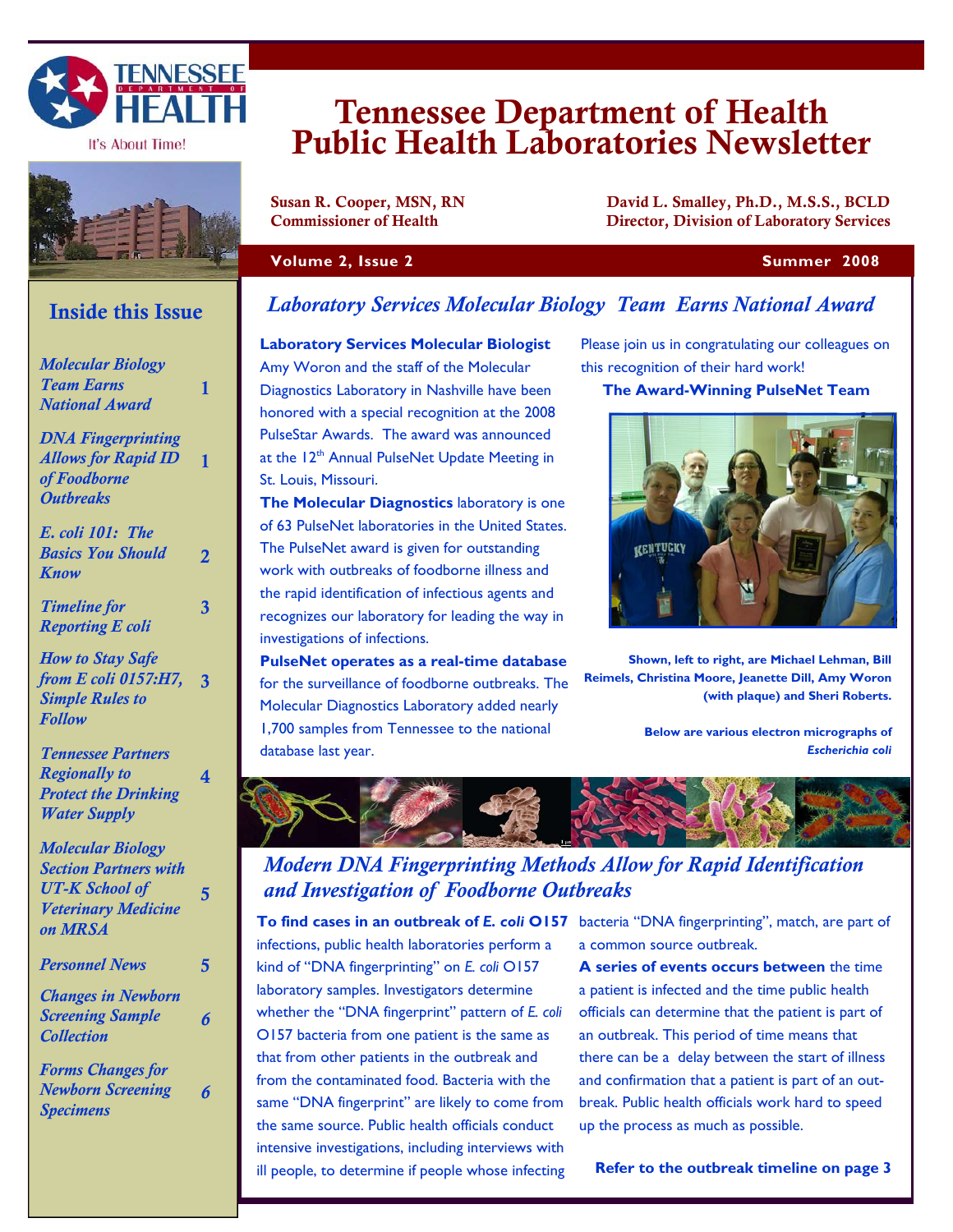#### **Page 2**

# *Escherichia coli 101: The Basics You Should Know*

*What is E. coli? Escherichia coli* (E. coli) is a common kind of bacteria that lives in the intestines of animals and people. There are many strains of *E. coli.* Most are harmless. However, one dangerous strain is called *E. coli* O157:H7. It produces a powerful poison. You can become very sick if it gets into your food or water. In 1999 it was estimated that about 73,000 people in the U.S. got sick each year from *E. coli*. About 60 died. It's believed that the number of illnesses and deaths has been dropping since then.

**How is** *E. coli* **O157:H7 spread?** Outbreaks often are caused by food that has gotten the bacteria, *E coli,* in it. Bacteria can get accidentally mixed into ground beef before packaging. Eating undercooked meat can spread the bacteria, even though the meat looks and smells normal. *E. coli* can also live on cows' udders. It may get into milk that is not pasteurized.



**Raw vegetables, sprouts, and fruits** that have been grown or washed in dirty water can carry *E. coli* O157:H7.

**E. coli can get into drinking water**, lakes, or swimming pools that have sewage in them. It is also spread by people who have not washed their hands after going to the toilet.





*E. coli* **can be spread to playmates by toddlers**  who are not toilet trained or by adults who do not wash their hands carefully after changing diapers. Children can pass the bacteria in their stool to another

person for 2 weeks after they have gotten well from an *E. coli* O157:H7 illness. Older children and adults rarely carry the bacteria without symptoms.

**What are the signs of** *E. coli* **O157:H7 sickness?**  Bloody diarrhea and stomach pain are the most common signs of *E. coli* O157:H7 sickness. People usually do not have a fever, or may have only a slight fever. Some people, especially children under 5 and the elderly, can become very sick from *E. coli* O157:H7. The infection damages their red blood cells and their kidneys. This only happens to about 1 out of 50 people, but it is very serious. Without hospital care, they can die.

**How will my doctor know if** *E. coli* **O157:H7 made me sick?** Your doctor will test to see if your sickness was caused by *E. coli* by sending a stool sample to a lab. The laboratory will test for the bacteria. **Anyone who suddenly has diarrhea with blood in it should call or see a doctor.** 

**How is it treated?** Your doctor will tell you what is best. Taking medicine on your own may not help you get better, and it could make things worse. Do not take antibiotics or diarrhea medicine like Imodium® unless your doctor tells you to.

**Will** *E. coli* **O157:H7 infection cause problems for me later?** People who have only diarrhea and stomach ache usually get completely well in 5-10 days. They do not have problems later. For those people who get very sick and have kidney failure, about 1 out of 3 may have kidney problems later. In rare cases, people have other problems like high blood pressure, blindness, or are paralyzed. Talk to your doctor if you have questions about this.

**What is the U.S. government doing to keep food safe from** *E. coli* **O157:H7?** New laws have helped keep food from being contaminated with *E. coli* O157:H7. They keep meat safer during slaughter and grinding, and vegetables safer when they are grown, picked, and washed. But there is still a chance that *E. coli* O157:H7 could reach your food, so you should take the precautions listed on the facing page.

*E. coli* articles are from the CDC Clear and Cultural Communications, CDC web site at http://www.cdc.gov/ecoli/qa\_ecoli\_sickness.htm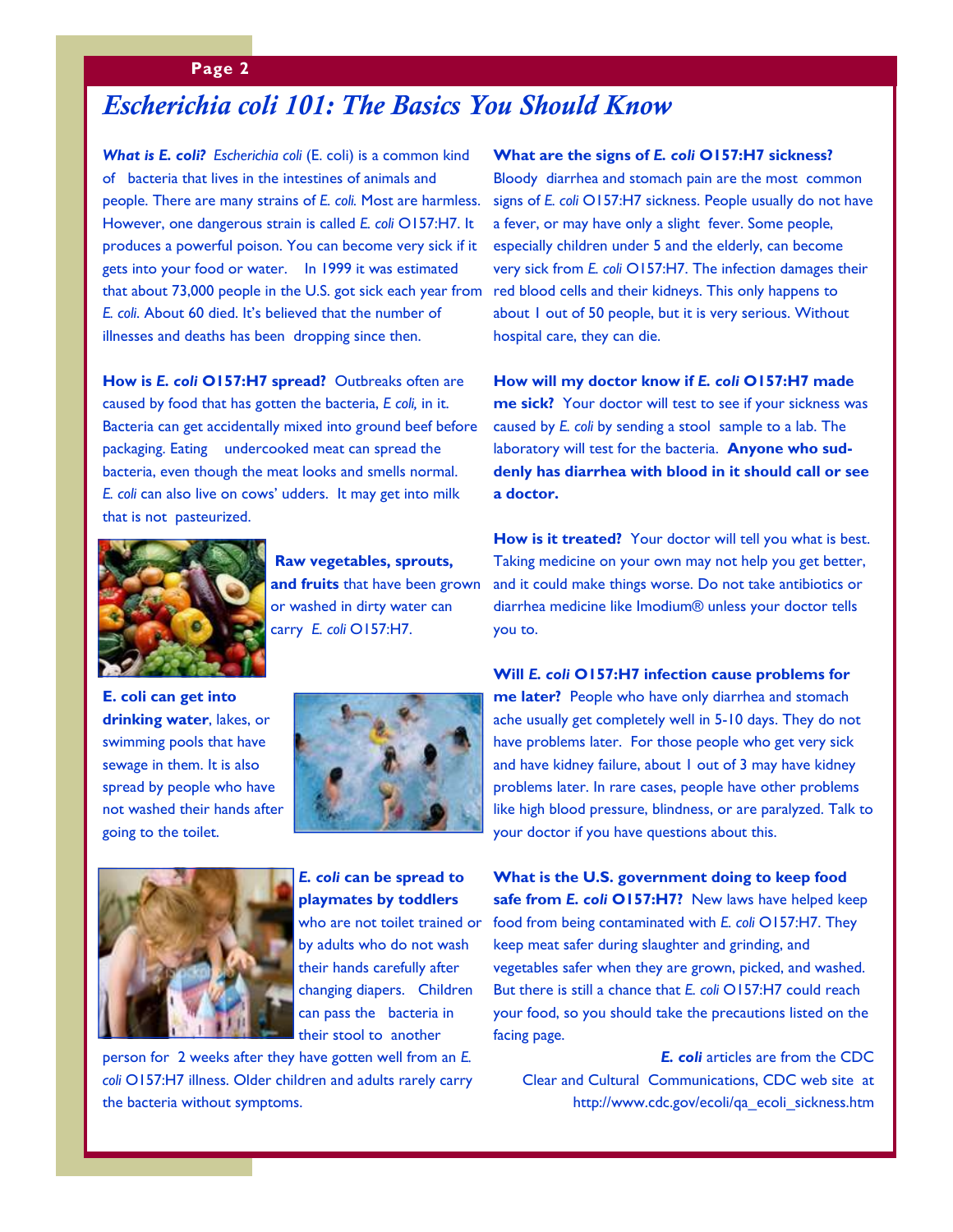# *Graphic Representation of Timeline for Reporting of Cases of E. coli*



- 1. **Incubation time:** The time from eating the contaminated food to the beginning of symptoms. For *E. coli* O157, this is typically 3-4 days.
- 2. **Time to treatment:** The time from the first symptom until the person seeks medical care, when a diarrhea sample is collected for laboratory testing. This time lag may be 1-5 days.
- 3. **Time to diagnosis:** The time from when a patient sample is collected to when *E. coli* O157 is identified from it in a laboratory. This may be 1-3 days from the time the sample is received in the laboratory.
- 4. **Sample shipping time:** The time required to ship the *E. coli* O157 bacteria from the laboratory to the state public health authorities that will perform "DNA fingerprinting". This may take 0-7 days depending on transportation arrangements within a state and the distance between the clinical laboratory and public health department.
- 5. **Time to "DNA fingerprinting":** The time required for the state public health authorities to perform "DNA fingerprinting" on the *E. coli* O157 and compare it with the outbreak pattern. Ideally this can be accomplished in 1 day. However, many public health laboratories have limited staff and space, and experience multiple emergen cies at the same time. Thus, the process may take 1-4 days.

## *How to Stay Safe From E. coli 0157:H7 Here Are a Few Simple Rules to Follow During an Outbreak*



- Carefully follow **instructions provided by public health officials on what foods to avoid in order to protect yourself and your family from infection.**
- **Cook all ground beef thoroughly.** During an outbreak of *E. coli* O157:H7. Vegetables should also be boiled for
- a t least I minute before serving.
- **Cook ground beef to 160° F** Test the meat by putting a food thermometer in the thickest part of the meat. Do not eat ground beef that is still pink in the middle.
- **If a restaurant serves you an under-cooked hamburger, send it back** for more cooking. Ask for a new bun and a clean plate, too.
- **Don't spread bacteria in your kitchen.** Keep raw meat away from other foods. Wash your hands, cutting board, counter, dishes, and knives and forks with hot soapy water after they touch raw meat, spinach, greens, or sprouts.
- **Never put cooked hamburgers or meat on the plate** they were on before cooking. Wash the meat thermometer after use.
- **Drink only pasteurized milk, juice, or cider.** Frozen juice or juice sold in boxes and glass jars at room temperature has been pasteurized, although it may not say so on the label.
- **Drink water from safe sources** like municipal water that has been treated with chlorine, wells that have been tested or bottled water.
- **Do not swallow lake or pool water while you are swimming**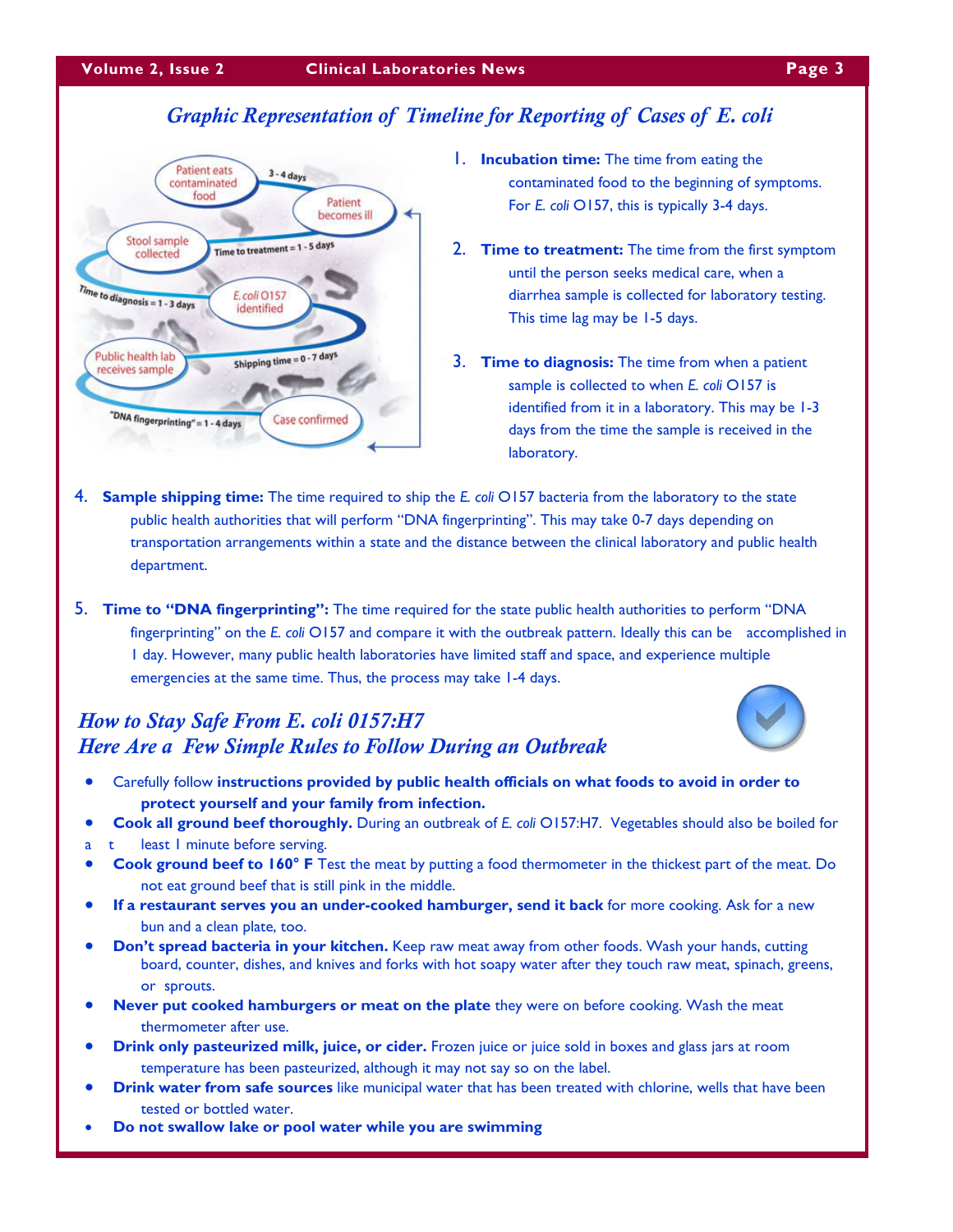# *Tennessee Partners Regionally to Protect the Drinking Water Supply*

**In 2007, the Environmental Protection Agency**  (EPA) Water Security Division began working with the *is to establish a comprehensive, regional approach to*  ten EPA Regional Offices located across the United States to develop Region-specific drinking water laboratory response plans. EPA has worked with Computer Sciences Corporation (CSC) to prepare a template to use for drinking water utility laboratories, federal and state environmental laboratories and public health laboratories to develop region-specific response plans to contamination.

**The region-specific drinking water laboratory**  response plans are intended to direct a joint laboratory response to an actual or suspected drinking water contamination event. During a natural disaster, terrorist event, or accident affecting drinking water, a large number of environmental samples will be generated, likely overwhelming the capacity and/or capability of any individual laboratory to provide sufficient analytical support. This plan does not obligate a laboratory to provide support in such an event, but rather provides a blueprint for how prepared and willing EPA Regional, State, and drinking water utility laboratories will work together to meet analytical needs.

of Health Environmental Laboratories became an active participant in the EPA Region 4 Drinking Water Laboratory Response Plan. The Region 4 States (Alabama, Florida, Georgia, Kentucky, Mississippi, North Carolina, South Carolina and Tennessee) met at the EPA Region 4 Laboratory in Athens, Georgia to discuss and prepare the Region 4 Laboratory Response Plan (RLRP) for Drinking Water.



**By EPA Region 4 definition**, *the purpose of the RLRP drinking water laboratory response across a spectrum of activities including preparedness, response, remediation and recovery. The RLRP provides federal and state environmental and public health laboratories and drinking water utility laboratories with a structure for a systematic and coordinated regional response to a drinking water contamination incident.*

In the summer of 2007, the Tennessee Department biological scenario. Evaluators will be present at each **Functional exercises** will be conducted in each of the ten EPA Regions during calendar year 2008. The Region 4 Drinking Water Laboratory Response Functional Exercise is scheduled for the week of September 22, 2008, and the Tennessee Department of Health Environmental Laboratories will be an active participant. The exercise will last for one week, include chemical and biological samples and consist of two phases. There will be one primary response laboratory (PRL) and four to six mutual support laboratories (MSLs ). Phase I will last for approximately three days, and will be the *identification phase*. Phase II will be the *capacity phase*, and will involve the coordination of a larger number of samples. Each phase will consist of a chemical and a participating laboratory, and they may be a member of the participating laboratory, from another state laboratory or from the state drinking water program.

> **The goals of these exercises** are to reveal planning weaknesses in the Region-specific drinking water laboratory response plans, to improve the coordination and communication between individual RLRP member laboratories and to identify additional systems and mechanisms that need to be implemented to improve any aspect of response during a contamination incident. The lessons learned from the functional exercises conducted in each of the ten EPA Regions will result in an enhancement of laboratory response on both a regional and national level.

> > **Submitted by Robert Read, Ph. D., Director Environmental Laboratories TDH Division of Laboratory Services**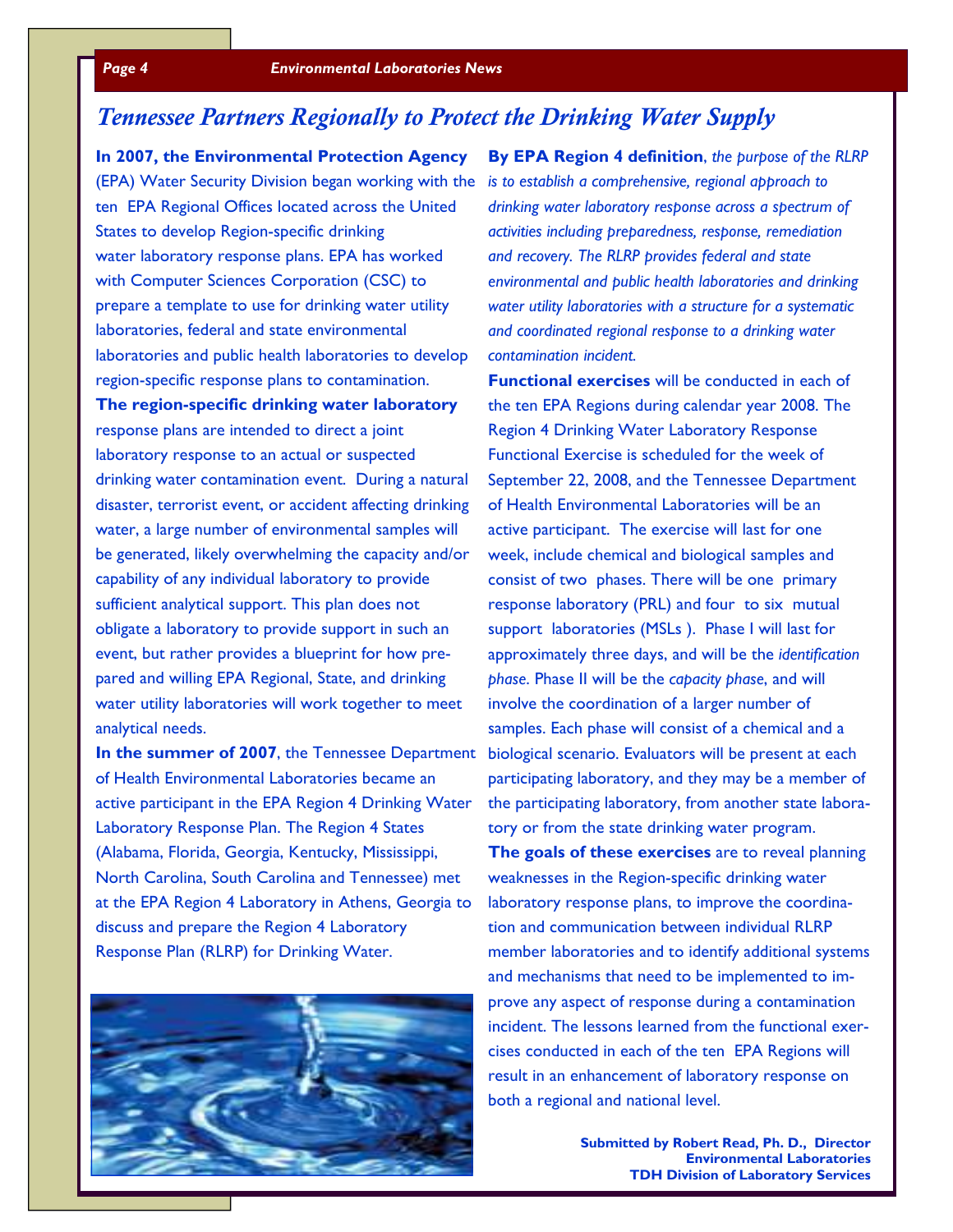#### *Molecular Biology Section Partners with UT School of Veterinary Medicine on MRSA*

**Methicillin-resistant** *Staphylococcus aureus* (MRSA) has a 45 year history in human medicine of increasing resistance to an ever widening range of antibiotics, with the first evidence of an MRSA strain appearing in 1960. While *S. aureus* is the most common human *Staphylococcal* isolate, veterinary patients (particularly dogs) often have skin and surgical infections caused or exacerbated by *S. intermedius* (*pseudintermedius*).

**Within the last ten years**, methicillin resistance amongst *S. intermedius* isolates submitted to the University of Tennessee College of Veterinary Medicine (UTCVM) Bacteriology Service has progressed from non-existence in the mid-nineties to greater than 30% today. This alarming trend is reported by veterinary diagnostic laboratories in both Europe and Asia and has rendered many commonly used antibiotics ineffective.

**In response UTCVM has begun a research initiative**  to characterize the genetic elements of antibiotic resistance and to develop novel approaches to treat veterinary patients. Part of that characterization will be through a partnership with the Molecular Biology Section at the Tennessee Department of Health Division of Laboratory Services. Pulsed Field Gel Electrophoresis (PFGE) is a standard technique for differentiating MRSA strains in epidemiological studies of hospital and community outbreaks. Utilizing the Molecular Biology staff's technical expertise and streamlined Pulse Net PFGE set-up, the research work began in early June with UTCVM graduate student CPT Chad Black of the U.S. Army Veterinary Corps first learning the procedures and then progressing toward running representative samplings of UTCVM *S. intermedius*



**Pictured are potential veterinary patients: a bloodhound (known for their sensitive skin) and a close friend.** 

isolates. The goal was to detect variation in PFGE type within the sample population. This information can then be used in further epidemiological surveys of patient populations.

**An east Tennessee native, CPT Black** received his DVM from the University of Tennessee College of Veterinary Medicine (UTCVM) in 2004. From 2004 through 2007 he served as a field veterinary officer, overseeing military working dog care and food safety and quality assurance activities at installations in Georgia, Alabama, Mississippi, and the Republic of Korea. As part of the Army Medical Department's Long Term Health Education Training program, he is currently a graduate student pursuing a microbiology Ph.D. through the Department of Comparative Medicine at UTCVM. His research interests include mechanisms of antibiotic resistance in *Staphylococcal* species and canine immune response to microbial challenge.

> **Submitted by Cpt. Chad Black, DVM, Intern Army Medical Departments Long Term Health Education Training Program**

| <b>Laboratories Personnel News</b>          |                                                                                       |                         |  |
|---------------------------------------------|---------------------------------------------------------------------------------------|-------------------------|--|
| <b>New Personnel</b>                        | <b>Section/Laboratory Location</b>                                                    | <b>Hire Date</b>        |  |
| <b>Karen Hargrove</b>                       | Micro 2 Cert Bacteriology - Enterics Nashville                                        | May 1                   |  |
| <b>Rose Harts</b>                           | Microbiologist 4, Jackson Regional Laboratory                                         | April 28                |  |
| <b>Beth Huddleston</b><br><b>Promotions</b> | Microbiologist 2, Knoxville Regional Laboratory<br><b>Section/Laboratory Location</b> | March 16                |  |
| Kristina Arden                              | Data Entry Operator/Data Processing Section                                           |                         |  |
| <b>Thomas Childs</b>                        | Microbiologist 4, Newborn Screening Section                                           |                         |  |
| <b>Retirements</b>                          | <b>Section/Laboratory Location</b>                                                    | <b>Years of Service</b> |  |
| <b>Harvey Tinsley</b>                       | Microbiologist 2, Bacteriology, Nashville Laboratory                                  | 26                      |  |
| Jean Bond                                   | Administrative Assistant, Nashville Laboratory                                        | 17                      |  |
| <b>Ann Napier</b>                           | Administrative Assistant, Nashville Laboratory                                        | 33                      |  |

#### *Laboratories Personnel News*